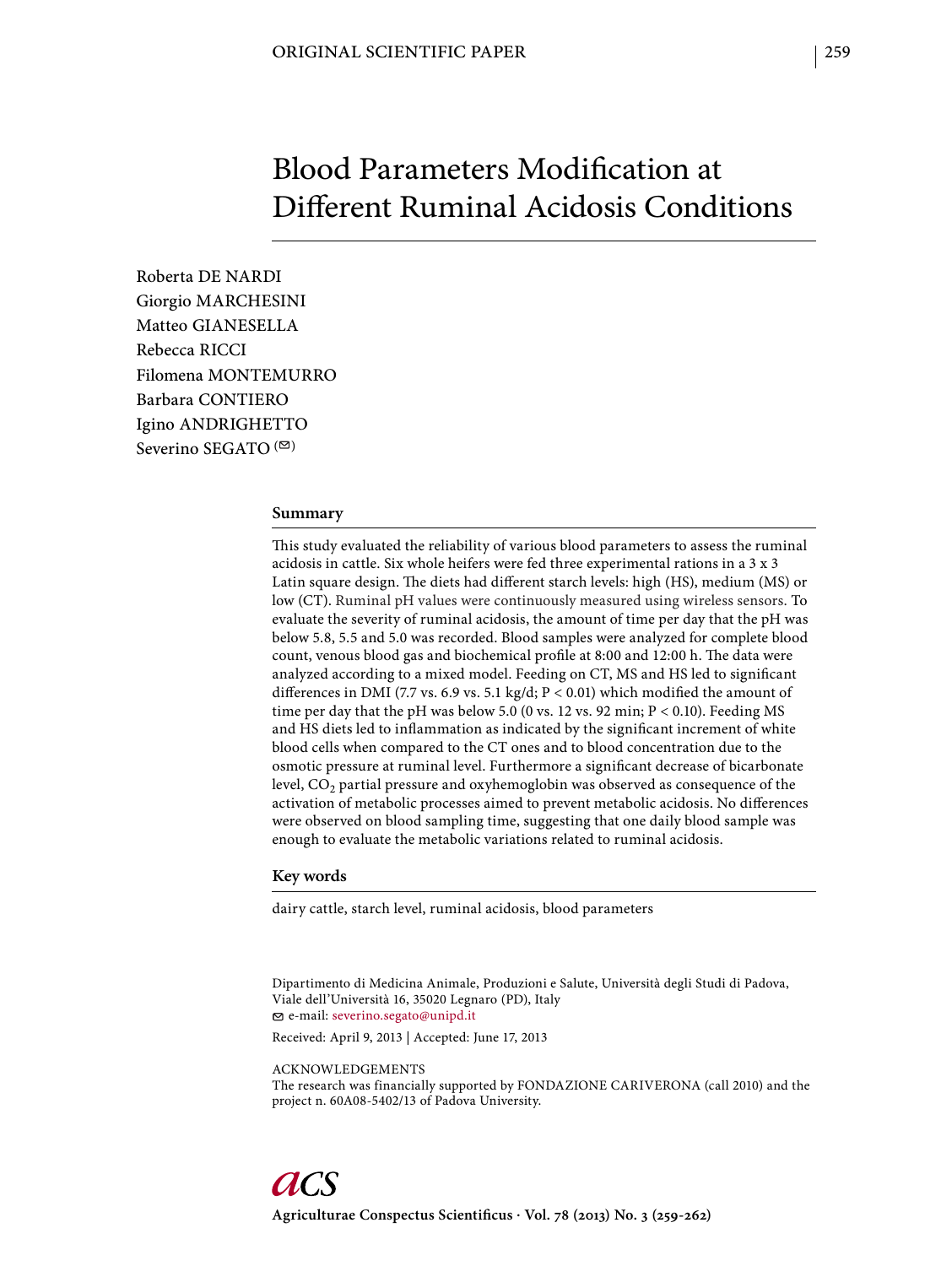## **Aim**

Ruminal acidosis is a metabolic disease in cattle fed high starchy concentrate diets and it has been defined as a disorder associated with low ruminal pH (Plaizier et al., 2009). The drop of ruminal pH is not only influenced by the amount of starch ingested, but also by the starch source (e.g., maize, wheat or barley) and its particle size (De Nardi et al., 2013). Although clinical signs are not always obvious, ruminal acidosis affects dry matter intake (DMI) and productions, can cause laminitis and other disorders resulting in substantial economic losses in dairy farming (Corato et al., 2005; Calsamiglia et al., 2012). Although several parameters were investigated to help in the diagnosis of ruminal acidosis (Gozho et al., 2007; Enemark et al., 2008; Marchesini et al., 2011) only few authors have extensively investigated the effect of ruminal acidosis and sampling time on blood variables (Brown et al., 2000; Marchesini et al., 2013).

The aims of this study were to identify the blood variables change in heifers affected by different levels of ruminal acidosis and to evaluate the variation of these parameters at different sampling times.

### **Materials and methods**

**Animals and Experimental Design** - According to a 3 x 3 Latin square arrangement, six crossbred Valdostana x Belgian Blue non-pregnant heifers were randomly assigned to 1 of 3 dietary treatments. Each experimental period lasted 5 days and it was followed by a 2 weeks washout period during which the animals were fed the control diet (CT) *ad libitum*.

**Dietary treatment** - During the experimental period, heifers received one of three total mixed rations (TMR) characterized by different starch levels (% DM): control (CT) as low starch diet (17.3%), medium starch (MS) for SARA (33.4%) and high starch (HS) to induce acute ruminal acidosis (42.8%). The animals were individually restricted and fed three times a day at 8:00, 12:00 and 18.00 h. Heifers were offered 10 kg of their ration at each meal, and the feed that was not consumed was removed and weighed.

**Acidosis Challenge Model** - Each experimental period was preceded by 3 baseline days (pre-challenge days d-3, -2, -1) in which the heifers had access to the CT TMR three times a day. On the day before the challenge (restricted feeding day, d0), the feed was restricted to two meals a day (8:00 and 12:00 h) with a consequent reduction of DMI. On d1, the HS, MS and CT diets were fed to induce acute acidosis or subacute acidosis or to maintain the physiological ruminal pH, respectively. On the following three days (d2, d3 and d4), all the animals were fed the CT diet three times a day.

Ruminal pH - The ruminal pH of each heifer was measured every 10 min during the entire trial using KB1001 wireless sensors (Kahne Limited, Auckland, New Zealand). As reported by other authors (Dohme et al., 2008; Marchesini et al., 2013), to measure the severity of ruminal acidosis, the amount of time per day that the pH was below three ruminal pH thresholds (pH < 5.0; 5.0  $\leq$  pH < 5.5 and 5.5  $\leq$  pH < 5.8) was determined for each heifer.

**Blood collection and analysis** - Blood samples (20 mL) were taken from the jugular vein from each animal at 8:00 and 12:00 h on each experimental day immediately before the meal. The blood was analyzed for complete blood cell count (Cell Dyn 3500, Abbott Laboratories. Abbott Park, Illinois, USA), blood gas analysis (Synthesis 15, IL Instrumentation Laboratory SpA, Milano, Italy), urea and glucose (Roche Diagnostics, Indianapolis, IN, USA).

**Statistical Analysis** - Sample distribution normality was assessed with the Shapiro-Wilk test. Those variables that showed W < 0.95 were log-transformed (natural logarithm) to meet parametric assumptions. However, data of normalized variables are presented in the results section as raw LSmeans. The associated P-values were calculated from the transformed data with the following model. The blood pH, count, gas analysis, and plasma hematological profile data were analyzed using a mixed procedure with a CS (compound symmetry) structure. The linear model included fixed effect of dietary treatment, period, day, daily time, and their interactions. Heifer was considered a random effect and day a repeated measure. In the case of DMI, data were analyzed with the same model but without the daily time effect and its interactions. The degrees of freedom of D effect were used in the two orthogonal contrasts: *D1*, CT vs. (MS and HS)/2; *D2*, MS vs. HS. The average amount of time for each heifer with a pH below the three established pH thresholds (< 5.0; between 5.0 and 5.5; between 5.5 and 5.8) were not normally distributed, thus they were tested using the non-parametric Kruskal-Wallis criteria to discriminate among the dietary treatments. Significance was declared at P < 0.05, however a trend was considered to exist if  $0.05 \leq P < 0.10$ . All of the statistical analyses were performed using SAS (2008; release 9.2).

#### **Results and discussion**

DMI was significantly affected by the treatment resulting the highest in CT-fed heifers (7.7, 6.9 and 5.1 kg/d DM; P < 0.01 both in *D1* and *D2*). Figure 1 shows the ruminal pH drop caused by the rapid fermentation due to both the high amount of starch ingested and the small (0.5 mm) mean maize particle size (Plaizier et al., 2009). As expected, the ruminal pH of the animals fed the CT diet tended to spend the lowest ( $P < 0.10$ ) time between 5.0 and 5.5 and never registered values lower than 5.0 (Figure 1).



**Figure 1.** Mean time spent daily below three ruminal pH thresholds (a, b Means of time per day below pH 5.0 with different superscripts are different (P < 0.05);  $\alpha$ ,  $\beta$  Means of time between pH 5.0 and 5.5 with different superscripts are different  $(P < 0.10)$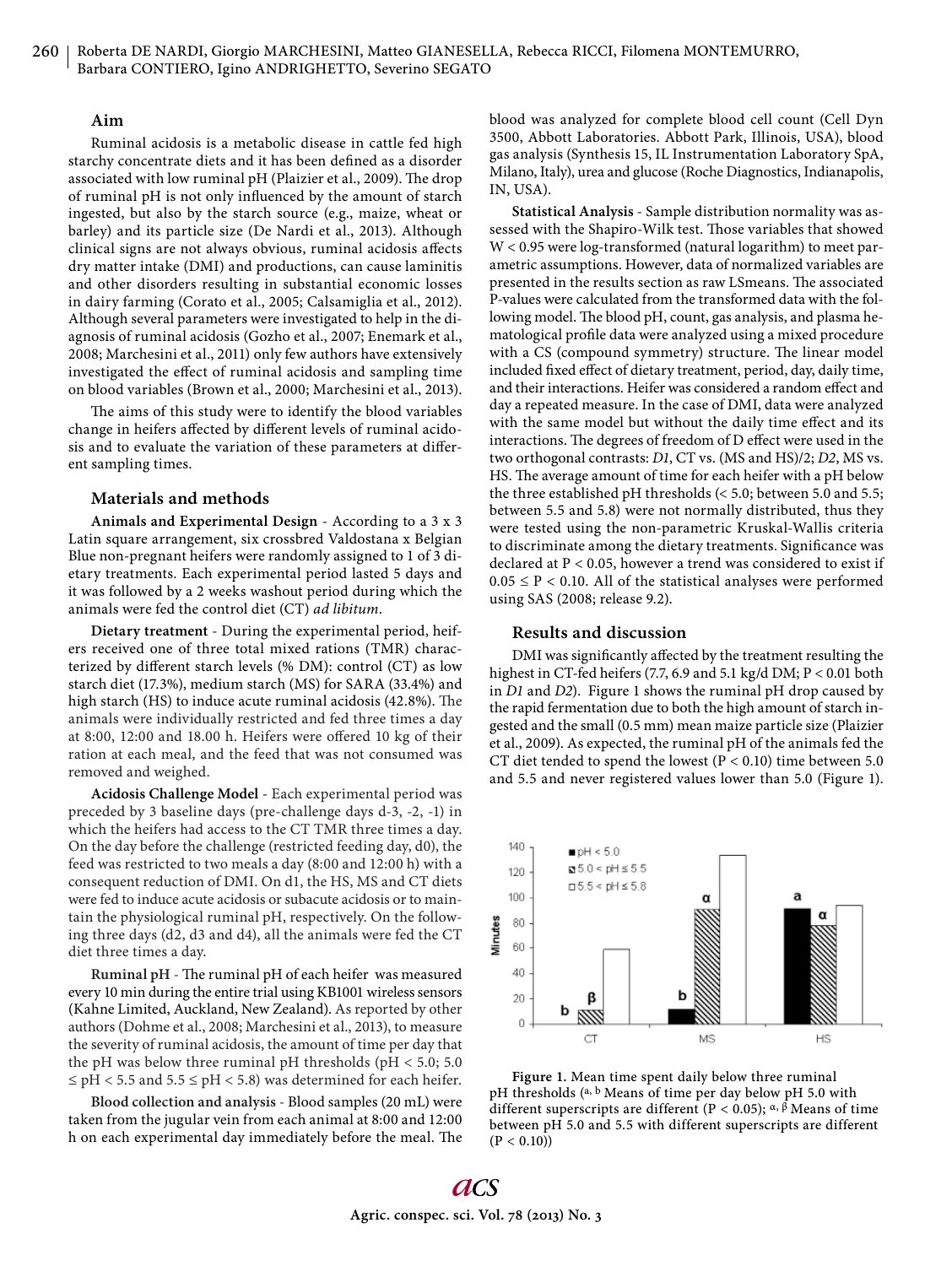|                                                 | Dietary treatment |      |      |      |      |      | <b>SEM</b> | Probability |           |    |
|-------------------------------------------------|-------------------|------|------|------|------|------|------------|-------------|-----------|----|
|                                                 | <b>CT</b>         |      | MS   |      | HS   |      |            | D1          | D2        | T  |
| Daily Time                                      | 8                 | 12   | 8    | 12   | 8    | 12   |            |             |           |    |
| pН                                              | 7.39              | 7.39 | 7.39 | 7.39 | 7.39 | 7.39 | 0.004      | ns          | ns        | ns |
| Red blood cells $(10^{12}/L)$                   | 8.0               | 7.9  | 7.6  | 7.7  | 8.2  | 8.0  | 0.16       | ns          | $\ast$    | ns |
| White blood cells $(10^9/L)$                    | 8.5               | 9.0  | 9.8  | 10.1 | 9.5  | 9.7  | 0.42       | $**$        | ns        | ns |
| $\textdegree$ Neutrophils (10 $\textdegree$ /L) | 2.9               | 3.1  | 3.8  | 4.0  | 3.8  | 3.9  | 0.28       | $**$        | ns        | ns |
| Lymphocytes, $(10^9/L)$                         | 4.6               | 4.8  | 5.0  | 5.2  | 4.8  | 4.9  | 0.34       | ns          | ns        | ns |
| Monocytes $(10^9/L)$                            | 0.84              | 0.93 | 0.82 | 0.82 | 0.72 | 0.75 | 0.068      | $**$        | $\ast$    | ns |
| Basophils $(109/L)$                             | 0.09              | 0.10 | 0.08 | 0.09 | 0.07 | 0.07 | 0.010      | $\ast$      | ns        | ns |
| \$Eosinophils (10 <sup>9</sup> /L)              | 0.04              | 0.04 | 0.06 | 0.06 | 0.13 | 0.11 | 0.028      | $\dagger$   | t         | ns |
| Hemoglobin (g/dL)                               | 11.1              | 11.0 | 10.7 | 10.8 | 11.4 | 11.2 | 0.16       | ns          | $\ast$    | ns |
| Hematocrit (%)                                  | 33.8              | 32.9 | 32.8 | 32.7 | 34.1 | 33.3 | 0.51       | ns          | $\ast$    | ns |
| Platelets $(K/\mu L)$                           | 503               | 519  | 477  | 516  | 601  | 607  | 42.8       | t           | $**$      | ns |
| $pCO2$ (mmHg)                                   | 52.0              | 51.0 | 50.4 | 50.8 | 50.4 | 49.6 | 0.42       | $\ast$      | ns        | ns |
| $pO2$ (mmHg)                                    | 62.1              | 61.1 | 71.3 | 67.8 | 67.4 | 64.6 | 4.26       | ns          | ns        | ns |
| $HCO3$ (mmol/L)                                 | 32.1              | 31.4 | 31.2 | 31.0 | 30.6 | 30.3 | 0.27       | $**$        | $\dagger$ | ns |
| Oxyhemoglobin (%)                               | 87.2              | 85.5 | 87.7 | 88.1 | 85.4 | 83.6 | 1.24       | ns          | $\ast$    | ns |
| Reduced hemoglobin (%)                          | 10.9              | 11.8 | 11.1 | 10.2 | 13.7 | 13.7 | 0.92       | ns          | $\ast$    | ns |
| $sO_2m$ (%)                                     | 89.4              | 88.3 | 90.0 | 90.9 | 87.0 | 85.8 | 1.12       | ns          | $\ast$    | ns |
| Urea $(mmol/L)$                                 | 5.32              | 5.57 | 4.28 | 4.24 | 3.98 | 3.93 | 0.122      | $**$        | $**$      | ns |
| Glucose (mmol/L)                                | 4.34              | 4.34 | 4.37 | 4.41 | 4.32 | 4.36 | 0.08       | ns          | ns        | ns |

**Table 1.** Effect of dietary treatment (D,  $n = 18$ ) and daily time (T,  $n = 36$ ) on blood pH, count, gas and hematological profile

CT, control diet; MS, medium starch diet; HS, high starch diet. D1: orthogonal contrast CT vs (MS + HS)/2; D2: orthogonal contrast MS vs HS. The interaction DxT was never significant. \*\*: P < 0.01; \*: P < 0.05; †: P < 0.10. <sup>\$</sup>Data are presented as raw LSmeans, and the associated P-values are given by statistical analysis of the log-transformed data. pCO<sub>2</sub>, partial pressure of CO<sub>2</sub>; pO<sub>2</sub>, partial pressure of O<sub>2</sub>; HCO<sub>3</sub><sup>-</sup>, bicarbonate level; sO<sub>2</sub>m, measured oxygen saturation.

Compared to CT, MS and HS treatments led to an increase of white blood cells (WBC) and platelets (Table 1). Among WBC, both neutrophils and eosinophils increased, whereas monocytes and basophils decreased. Dong et al. (2011) reported that the early hours following grain engorgement are characterized by the rapid growth of Gram-negative bacteria, which undergo cell lysis and lipopolysaccharides (LPS) release following a reduction in the ruminal pH. The translocation of LPS from the digestive tract to the bloodstream leads to the activation of the systemic immune response that is responsible of the increase of neutrophils and eosinophils. The increase of platelets might represent the response to the onset of ruminal lesions consequent to ruminal acidosis (Steele et al., 2009).

The drop in  $HCO_3$ <sup>-</sup> level in the MS and HS diet is part of the buffering mechanism to contrast the incoming of metabolic acidosis as a result of ruminal acidosis (González et al., 2012),

whereas the reduction in the partial pressure of carbon dioxide ( $pCO<sub>2</sub>$ ) was due to the compensation of the metabolic acid– base imbalance by the respiratory tract, which lowers the  $pCO<sub>2</sub>$ to prevent the drop in blood pH through increased ventilation (Dehkordi and Dehkordi, 2011). Significantly lower  $\mathrm{HCO}_{3}^{-}$  and higher platelets values were observed in the HS treatment when compared to the MS one (Table 1), because in the former the ruminal acidosis resulted more severe (Figure 1). The HS diet led also to significantly higher concentrations of red blood cells (RBC), hemoglobin (HGB) and hematocrit (HCT), due to the high ruminal osmotic pressure that pulls fluid from plasma into the rumen and concentrates the blood components during ruminal acidosis. Moreover, during the HS treatment, excess organic acids that accumulated in the rumen were absorbed into the bloodstream at the risk of overwhelming the bicarbonate buffering system (González et al., 2012). This caused a shift in



**Figure 2.** Mean ruminal pH trend at the time of blood collection (CT = control, black continuous; MS = medium starch, black dashed; HS = high starch, gray continuous. Arrows = time of blood collection and feeding (8:00 and 12:00 h))